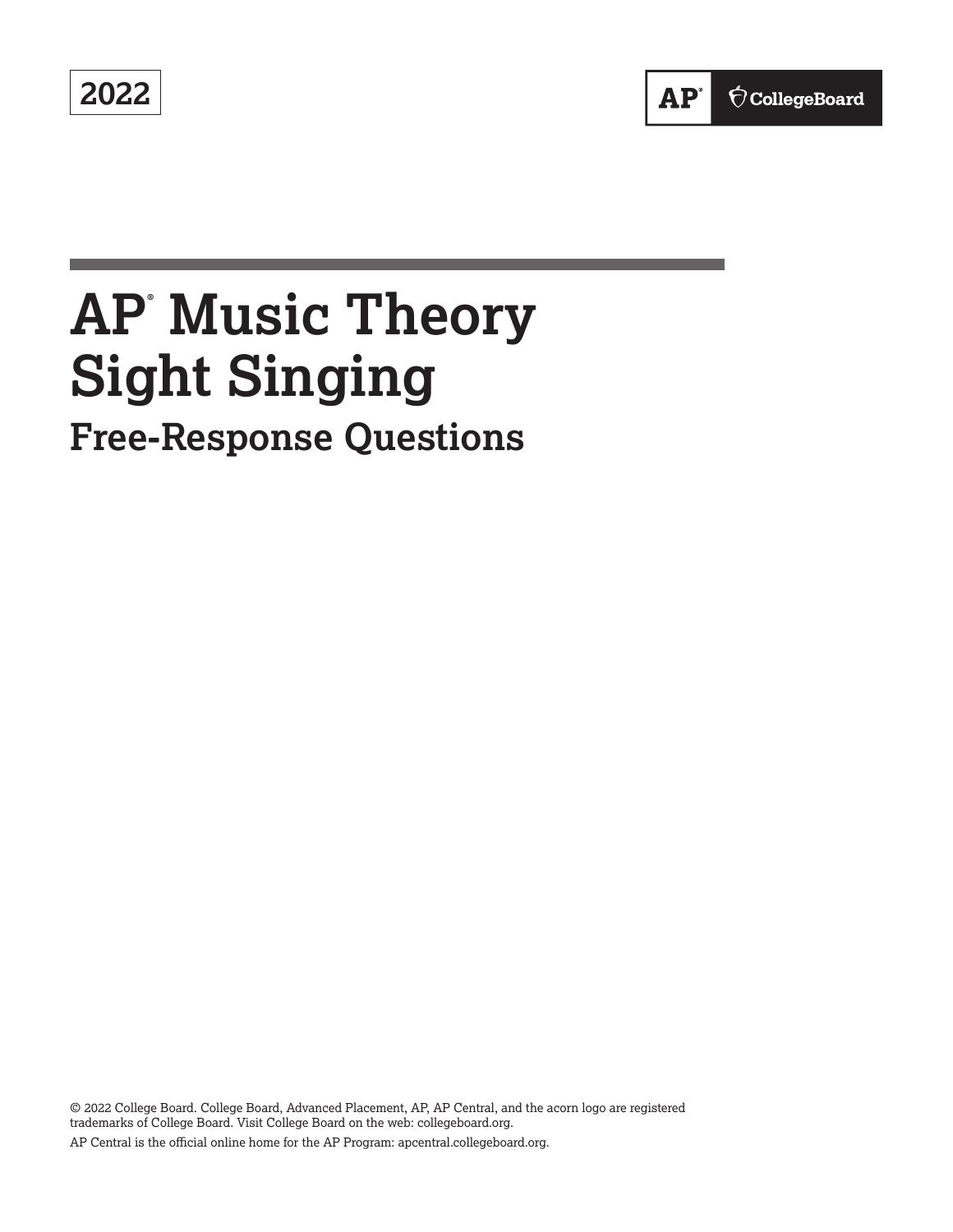## **MUSIC THEORY**

### **SECTION II, Part B**

#### **Time — Approximately 10 minutes**

#### Questions 1 and 2

*Assignment*: For each of the two given melodies, sing the pitches in accurate rhythm and with a steady tempo.

*Procedure*: For each melody, you will have 1 minute and 15 seconds to practice and 30 seconds to perform the melody. You will hear the starting pitch for each melody at the beginning of the practice period. After the end of the practice period, you will have 30 seconds to perform the melody. A recorded announcement will alert you to the end of each practice and performance period. Directions on the recording will assist you in operating the recorder.

#### *Your performance*:

- a) You may sing note names (*C-D-E*), syllable names (*do-re-mi*), scale-degree numbers (*1-2-3*), or a neutral syllable (for example, *ta-ta-ta*).
- b) Even though you will hear the starting pitch of the printed melody, you may transpose the melody to a key that is comfortable.
- c) You should use some of the practice time to perform out loud. You may write on the music if you wish.
- d) You may not use any device (for example, a metronome or a musical instrument) to assist you in your practice or performance.
- e) You will be evaluated on rhythmic accuracy, pitch accuracy (relative to tonic), and continuity (maintaining a steady tempo). You may start over if you need to, but there will be a deduction from your score. You will not be evaluated on the quality of your singing voice.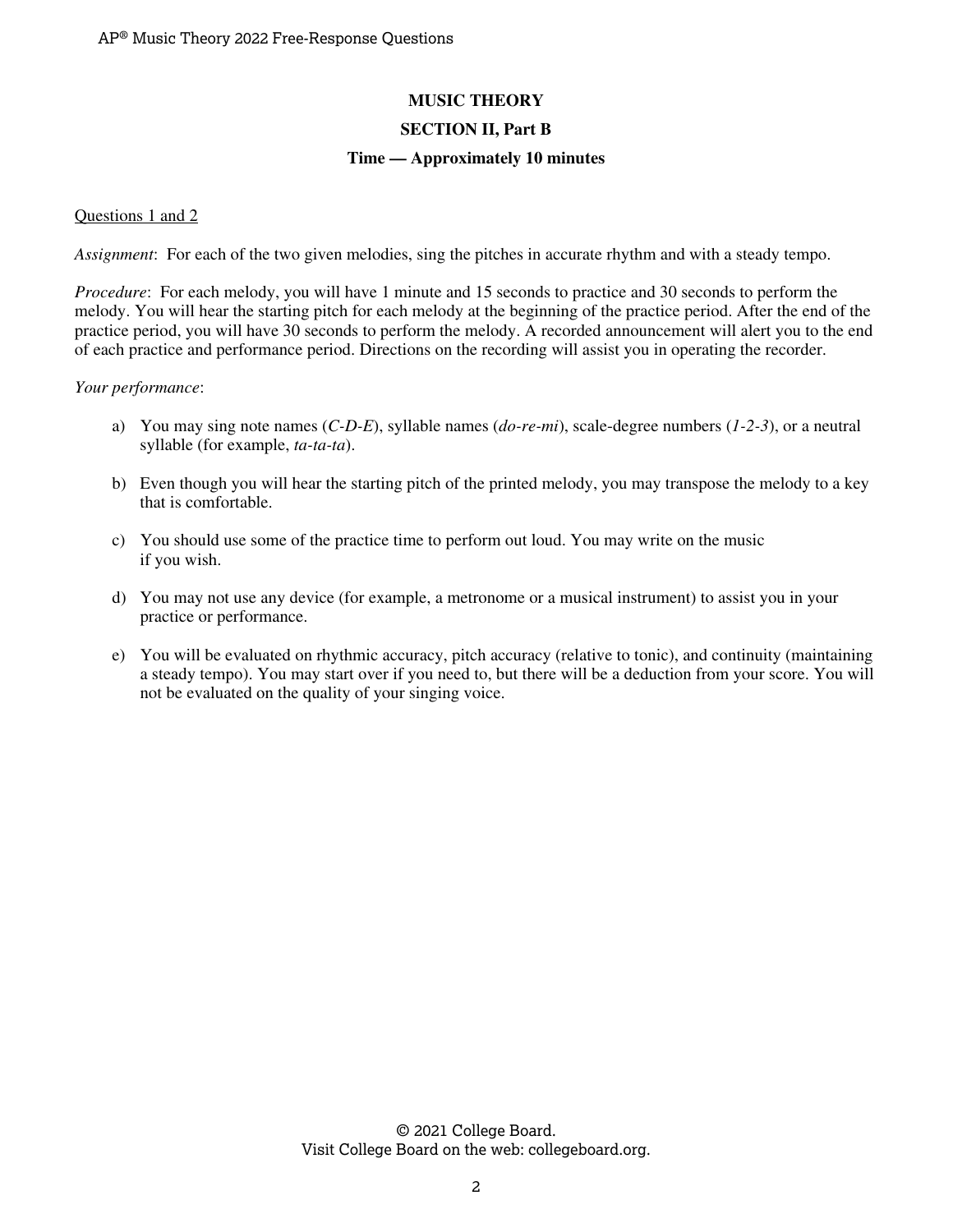**Question 1.** Look over the melody and begin practicing. You have 1 minute and 15 seconds to practice. This is the starting pitch of the printed melody.  $\boxed{f}$ 



© 2022 College Board. Visit College Board on the web: collegeboard.org.